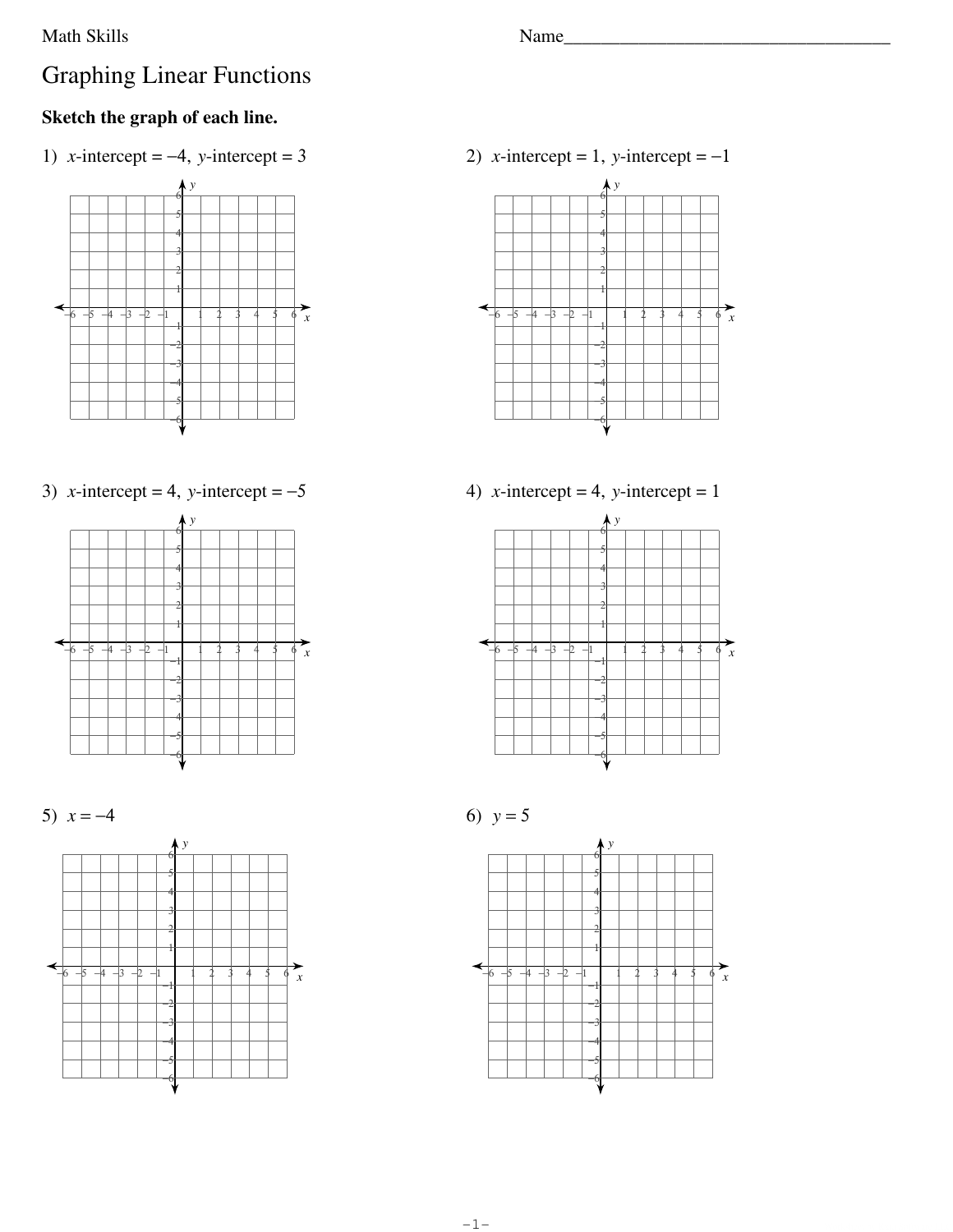7) 
$$
y = -\frac{4}{5}x + 3
$$















$$
10) \ \ y = -x - 5
$$



$$
12) \ \ y = \frac{5}{2}x
$$